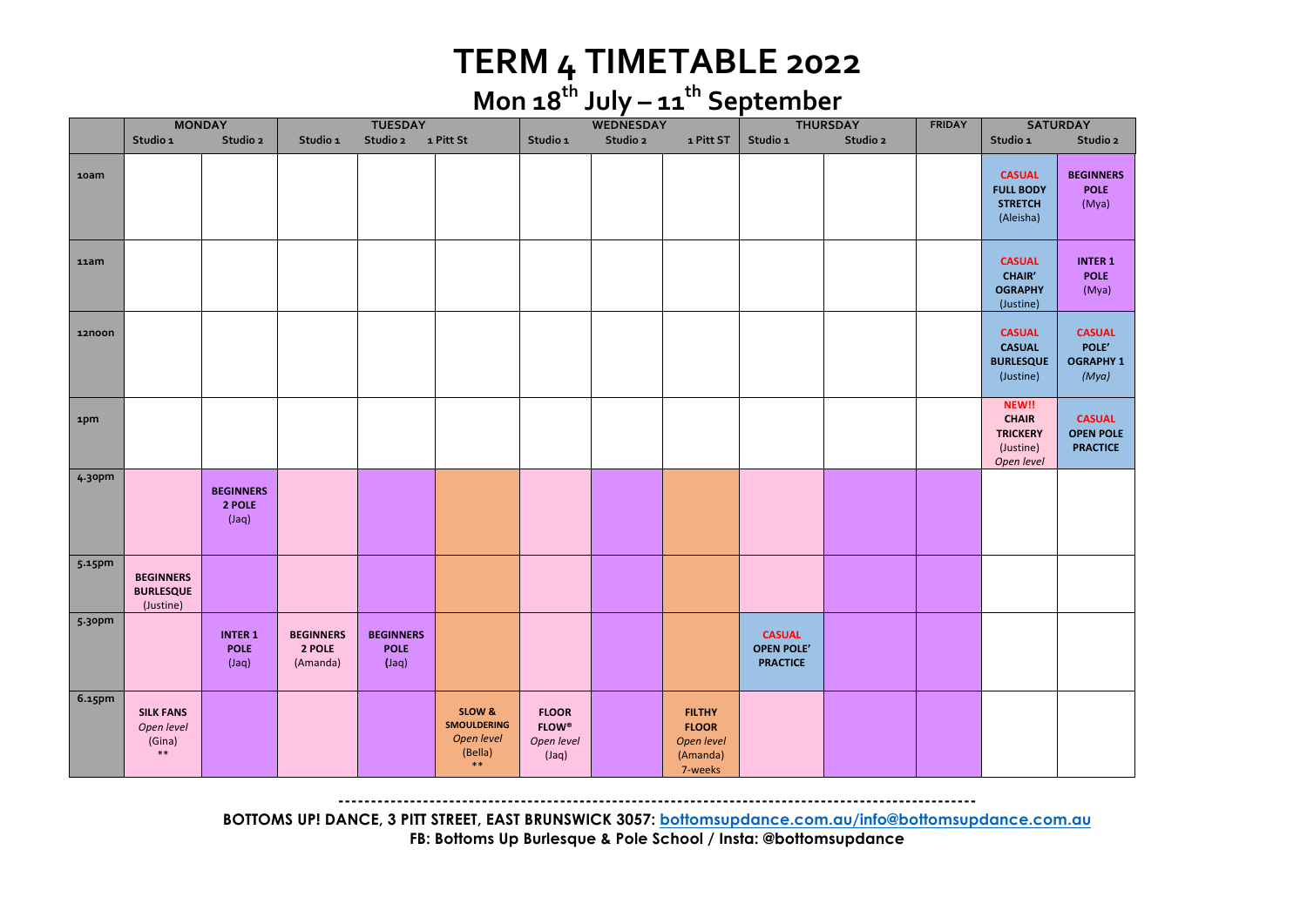| 6.30pm                |                                                 | <b>BEGINNERS</b><br><b>POLE</b><br>(Mya)                                        | <b>BEGINNERS</b><br>2 POLE<br>(Amanda)         | <b>FLUIDITY</b><br>Pole Flow<br>Open level<br>(Jaq)                       |                                                                       |                                                                                                 | <b>INTER 1</b><br><b>POLE</b><br>(Carmen)                                |                                                                          | <b>ADVANCED 1</b><br><b>POLE</b><br>(Fiona)<br>$**$ | <b>INTER 2 POLE</b><br>(Amanda)                                                 | <b>ELITE</b><br><b>POLE</b> |  |  |
|-----------------------|-------------------------------------------------|---------------------------------------------------------------------------------|------------------------------------------------|---------------------------------------------------------------------------|-----------------------------------------------------------------------|-------------------------------------------------------------------------------------------------|--------------------------------------------------------------------------|--------------------------------------------------------------------------|-----------------------------------------------------|---------------------------------------------------------------------------------|-----------------------------|--|--|
| 7.15pm                | <b>JAZZESQUE</b><br>Open level<br>(Gina)<br>**  |                                                                                 |                                                |                                                                           | <b>BEGINNERS</b><br><b>BURLESQUE</b><br>(Justine)                     | <b>FLOOR</b><br><b>FLOW®</b><br><b>SHOW</b><br>(Jaq)<br>7-wks<br>$\ast\ast$                     |                                                                          | <b>FILTHY</b><br><b>FLOOR</b><br>Open level<br>(Amanda)<br>7-weeks       |                                                     |                                                                                 |                             |  |  |
| 7.30pm                |                                                 | <b>ADVENTURE</b><br><b>TIME</b><br><b>Elite Pole</b><br>(Various)<br>$\ast\ast$ | <b>ADVANCED</b><br>2 POLE<br>(Carmen)<br>$***$ | <b>ADVANCED</b><br><b>PREP POLE</b><br>(Jaq)                              |                                                                       |                                                                                                 | <b>INTER 4</b><br><b>POLE</b><br>(Carmen)                                |                                                                          | <b>INTER 3</b><br><b>POLE</b><br>(Fiona)            | <b>BEGINNERS</b><br><b>POLE</b><br>(Amanda)                                     |                             |  |  |
| 8.15pm                | <b>BURLYROCK</b><br>Open level<br>(Ferri)<br>** |                                                                                 |                                                |                                                                           | <b>DRAGLESQUE</b><br><b>CHOREO</b><br>Open level<br>(Azcadelia)<br>** | <b>SLINK &amp;</b><br><b>SLAY</b><br>Fierce floor<br>Open level<br>(Jaq)<br>7-wks<br>$\ast\ast$ |                                                                          | <b>FLOOR</b><br><b>FUCKERS</b><br>Level 2<br>(Amanda)<br>7-weeks<br>$**$ |                                                     |                                                                                 |                             |  |  |
| 8.30pm                |                                                 | <b>LOW FLOW</b><br><b>HEELS</b><br>Inter $2 +$<br>(Jaq)<br>7-weeks<br>$**$      | <b>BEGINNERS</b><br><b>POLE</b><br>(Carmen)    | <b>SLUT DROP</b><br>Old School<br>Pole level 2<br>(Amanda)<br>6-wks<br>** |                                                                       |                                                                                                 | <b>NOUGHTY</b><br><b>POLE</b><br>(Carmen)<br>Open level<br>7-weeks<br>** |                                                                          | <b>BEGINNERS 2</b><br><b>POLE</b><br>(Fiona)        | SLUT'<br><b>OGRAPHY</b><br>Old school Pole<br>Open level<br>(Amanda)<br>7-weeks |                             |  |  |
| <b>CASUAL CLASSES</b> |                                                 |                                                                                 |                                                | <b>STUDIO 1: COURSES</b>                                                  |                                                                       |                                                                                                 | <b>STUDIO 2: COURSES</b>                                                 |                                                                          |                                                     | <b>1 PITT STREET: COURSES</b>                                                   |                             |  |  |

#### **END OF YEAR SHOW EXTRAVAGANZA!! 'AFTERLIFE' – Sat 3rd December at The Thornbury Theatre IN TERM 4 END OF YEAR SHOW PREPARATIONS BEGIN ACROSS SOME CLASSES**

- \* classes marked '\*\*' will be performing in the end of year show
- \* if you are wanting to perform in the end of year show, you must be enrolled in your chosen class in Term 4, which then follows through to Term 5 *(\*exceptions for those away during Term and whom have let us know)*
- \* Term 4 will work on style, technique & content specific to the class
- \* You can enrol in any class in Term 4, including show classes, without performing in end of year show
- \* Term 5 show classes will be full show choreography and open only to students performing **IF YOU HAVE ANY QUESTIONS REGARDING END OF YEAR SHOW, CLASSES & ENROLMENTS PLEASE EMAIL info@bottomsupdance.com.au**

**--------------------------------------------------------------------------------------------------**

**BOTTOMS UP! DANCE, 3 PITT STREET, EAST BRUNSWICK 3057: bottomsupdance.com.au/info@bottomsupdance.com.au**

**FB: Bottoms Up Burlesque & Pole School / Insta: @bottomsupdance**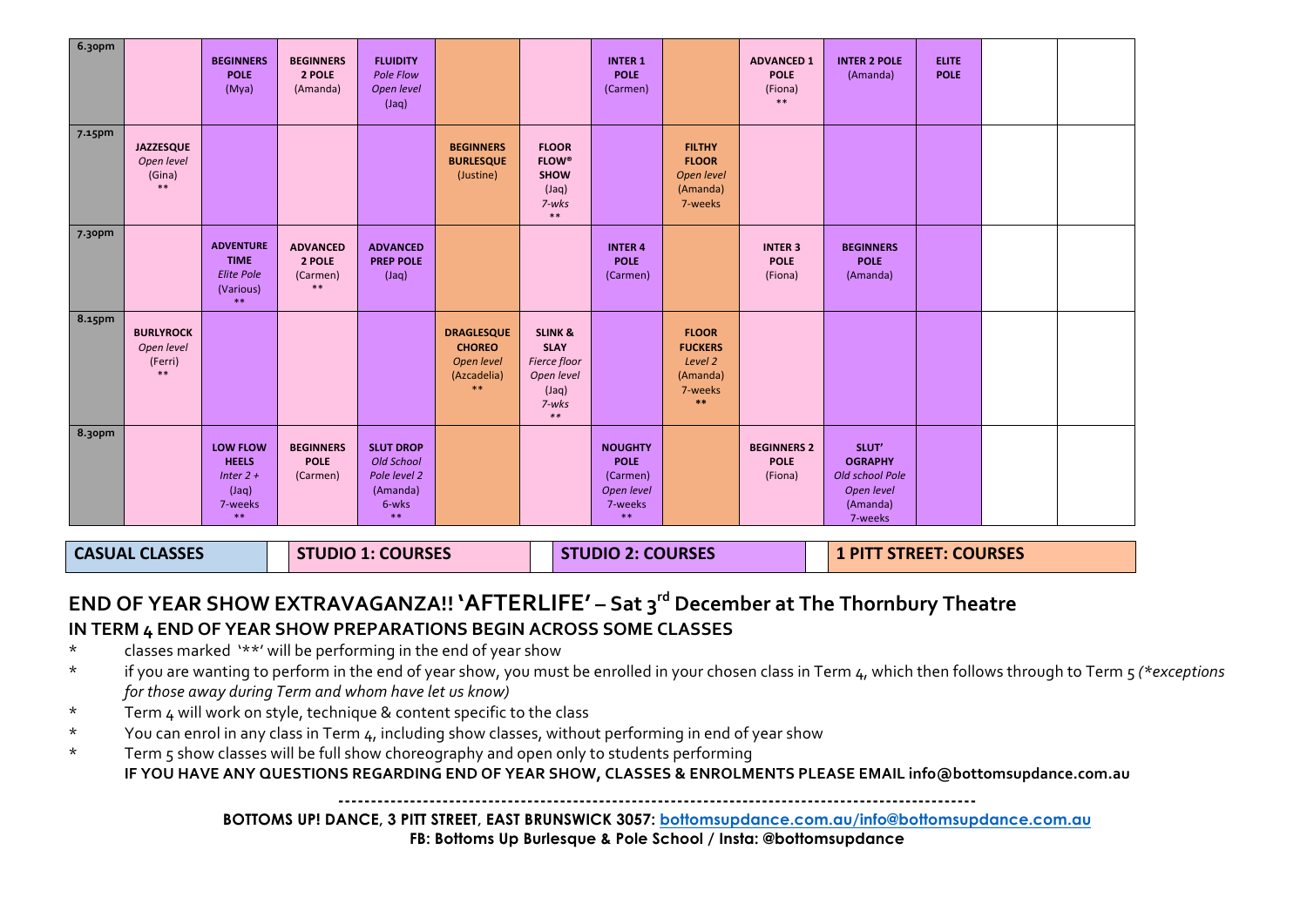## **POLE & DANCE TIMETABLE TERM 4: Mon 18th July – 11th September**

|        | <b>MONDAY</b><br>Studio 2                  | Studio 1 | <b>TUESDAY</b><br>Studio 2                     | WEDNESDAY<br>Studio 2 | Studio 1                                             | <b>THURSDAY</b><br>Studio 2                          | <b>FRIDAY</b> | <b>SATURDAY</b><br>Studio 2                          |
|--------|--------------------------------------------|----------|------------------------------------------------|-----------------------|------------------------------------------------------|------------------------------------------------------|---------------|------------------------------------------------------|
| 10am   |                                            |          |                                                |                       |                                                      |                                                      |               | <b>BEGINNERS</b><br><b>POLE</b><br>(Mya)             |
| 11am   |                                            |          |                                                |                       |                                                      |                                                      |               | <b>INTER 1</b><br><b>POLE</b><br>(Mya)               |
| 12noon |                                            |          |                                                |                       |                                                      |                                                      |               | <b>CASUAL</b><br>POLE'<br><b>OGRAPHY 1</b><br>(Mya)  |
| 1pm    |                                            |          |                                                |                       |                                                      |                                                      |               | <b>CASUAL</b><br><b>OPEN POLE</b><br><b>PRACTICE</b> |
| 4.30pm | <b>BEGINNERS 2</b><br><b>POLE</b><br>(Jaq) |          |                                                |                       |                                                      |                                                      |               |                                                      |
| 5.30pm | <b>INTER 1 POLE</b><br>(Jaq)               |          | <b>BEGINNERS</b><br><b>POLE</b><br>$($ Jaq $)$ |                       | <b>CASUAL</b><br><b>OPEN POLE</b><br><b>PRACTICE</b> | <b>CASUAL</b><br><b>OPEN POLE</b><br><b>PRACTICE</b> |               |                                                      |

**--------------------------------------------------------------------------------------------------**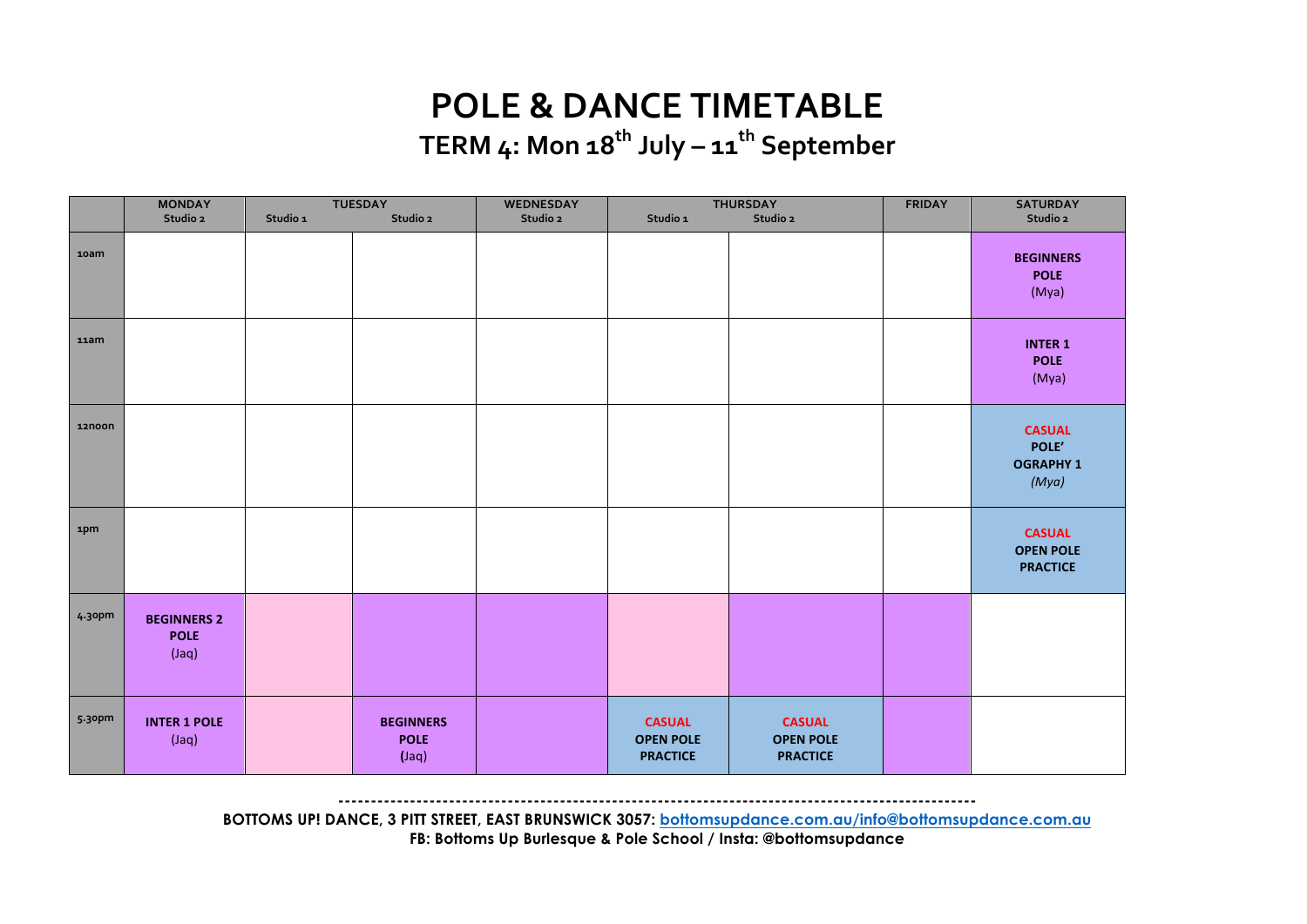| 6.3opm | <b>BEGINNERS</b><br><b>POLE</b><br>(Mya)                                     | <b>BEGINNERS 2</b><br><b>POLE</b><br>(Amanda) | <b>FLUIDITY</b><br><b>Pole Flow</b><br>Open level<br>(Jaq)                  | <b>INTER 1 POLE</b><br>(Carmen)                                            | <b>ADVANCED 1</b><br><b>POLE</b><br>(Fiona)<br>$***$ | <b>INTER 2 POLE</b><br>(Amanda)                                             | <b>ELITE</b><br><b>POLE</b> |  |
|--------|------------------------------------------------------------------------------|-----------------------------------------------|-----------------------------------------------------------------------------|----------------------------------------------------------------------------|------------------------------------------------------|-----------------------------------------------------------------------------|-----------------------------|--|
| 7.30pm | <b>ADVENTURE</b><br><b>TIME</b><br><b>Elite Pole</b><br>(Various)<br>$***$   | <b>ADVANCED</b><br><b>PREP POLE</b><br>(Jaq)  | <b>ADVANCED 2</b><br><b>POLE</b><br>(Carmen)<br>**                          | <b>INTER 4</b><br><b>POLE</b><br>(Carmen)                                  | <b>INTER 3</b><br><b>POLE</b><br>(Fiona)             | <b>BEGINNERS POLE</b><br>(Amanda)                                           |                             |  |
| 8.3opm | <b>LOW FLOW</b><br><b>HEELS</b><br>Inter 2 & above<br>(Jaq)<br>7-weeks<br>** | <b>BEGINNERS</b><br><b>POLE</b><br>(Carmen)   | <b>SLUT DROP</b><br>Old School Pole<br>Level 2<br>(Amanda)<br>6-weeks<br>** | <b>NOUGHTY</b><br><b>POLE</b><br>Open level<br>(Carmen)<br>7-weeks<br>$**$ | <b>BEGINNERS 2</b><br><b>POLE</b><br>(Fiona)         | <b>SLUT'OGRAPHY</b><br>Old school Pole<br>Open level<br>(Amanda)<br>7-weeks |                             |  |

**CASUAL CLASSES STUDIO STUDIO 1:** COURSES **STUDIO STUDIO STUDIO 2:** COURSES

### **END OF YEAR SHOW EXTRAVAGANZA!! 'AFTERLIFE' – Sat 3rd December at The Thornbury Theatre**

#### **IN TERM 4 END OF YEAR SHOW PREPARATIONS BEGIN ACROSS SOME CLASSES**

- \* classes marked '\*\*' will be performing in the end of year show
- \* if you are wanting to perform in the end of year show, you must be enrolled in your chosen class in Term 4, which then follows through to Term 5 *(\*exceptions for those away during Term and whom have let us know)*
- \* Term 4 will work on style, technique & content specific to the class
- \* You can enrol in any class in Term 4, including show classes, without performing in end of year show
- \* Term 5 show classes will be full show choreography and open only to students performing **IF YOU HAVE ANY QUESTIONS REGARDING END OF YEAR SHOW, CLASSES & ENROLMENTS PLEASE EMAIL info@bottomsupdance.com.au**

**--------------------------------------------------------------------------------------------------**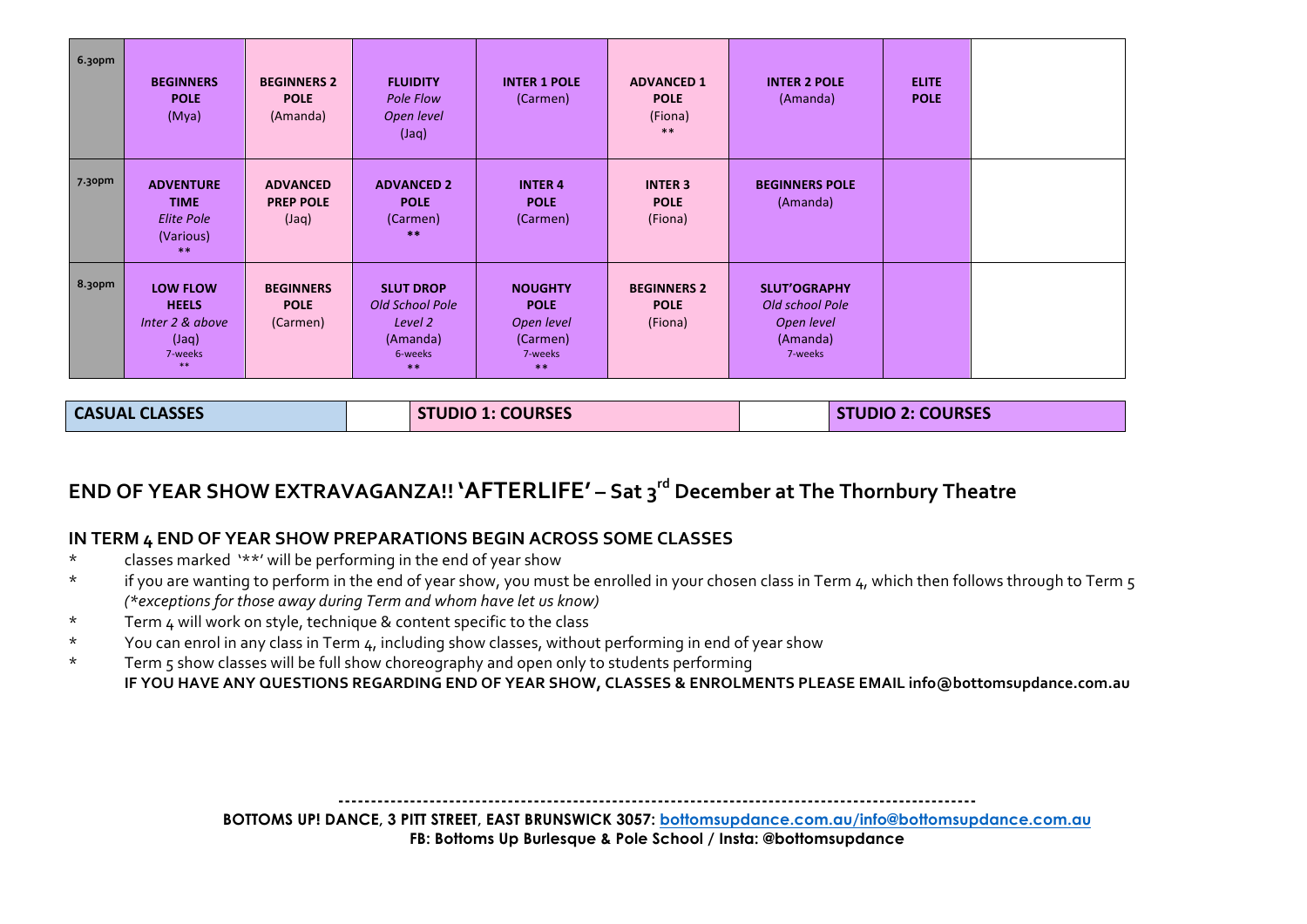## **BURLESQUE / FLOOR / MOVEMENT TIMETABLE TERM 4: Mon 18th July – 11th September**

|        | <b>MONDAY</b>                                          | <b>TUESDAY</b>                                                  |                                                                  | <b>WEDNESDAY</b>                                         | <b>THURSDAY</b> | <b>SATURDAY</b>                                           |
|--------|--------------------------------------------------------|-----------------------------------------------------------------|------------------------------------------------------------------|----------------------------------------------------------|-----------------|-----------------------------------------------------------|
| 10am   |                                                        |                                                                 |                                                                  |                                                          |                 | <b>CASUAL</b><br><b>FULL BODY STRETCH</b><br>(Aleisha)    |
| 11am   |                                                        |                                                                 |                                                                  |                                                          |                 | <b>CASUAL</b><br><b>CHAIR'OGRAPHY</b><br>(Justine)        |
| 12noon |                                                        |                                                                 |                                                                  |                                                          |                 | <b>CASUAL</b><br><b>CASUAL BURLESQUE</b><br>(Justine)     |
| 5.15pm | <b>BEGINNERS</b><br><b>BURLESQUE</b><br>(Justine)      |                                                                 |                                                                  |                                                          |                 | NEW!!<br><b>CHAIR TRICKERY</b><br>Open level<br>(Justine) |
| 6.15pm | <b>SILK FANS</b><br>Open level<br>(Gina)<br>$\ast\ast$ | <b>SLOW &amp; SMOULDERING</b><br>Open level<br>(Bella)<br>$***$ | <b>FLOOR FLOW®</b><br>Open level<br>$($ Jaq $)$<br>7-weeks<br>** | <b>FILTHY FLOOR</b><br>Open level<br>(Amanda)<br>7-weeks |                 |                                                           |

**--------------------------------------------------------------------------------------------------**